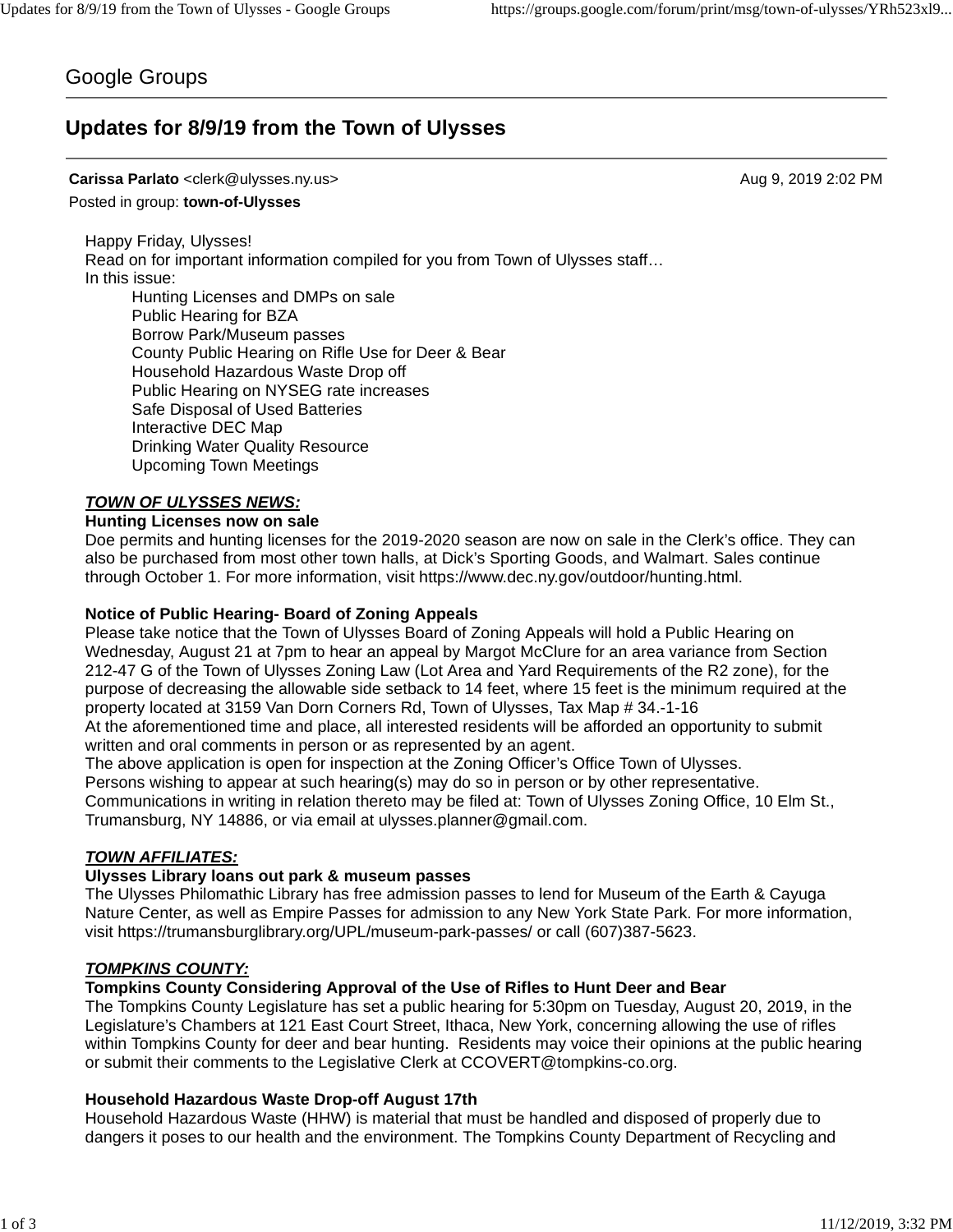Materials Management (TCRMM) offers a permanent location to accept HHW from Tompkins County residents and qualified businesses and organizations that are Conditionally Exempt Small Quantity Generators (CESQG). Find out what is and is not accepted at https://recycletompkins.org/other-programsand-services/household-hazardous-waste/.

## **Public Hearing regarding NYSEG rate increases**

NYSEG has requested that the NYS Public Service Commission approve an increase to electric & gas rates. The NYS Dept. of Public Service is in the process of evaluating whether an increase is justified. An information forum followed by a public hearing will be held at the Tompkins County Public Library starting at 1pm on Wed. August 14. For more information, visit https://www.dps.ny.gov/.

## **NEW YORK STATE Dept. of Environmental Conservation (DEC) updates:**

## **Disposing of Used Batteries**

Batteries keep life powered, whether it's our laptops, power tools, car batteries, or flashlights - batteries are what keep our modern life running on the go. But did you know many batteries contain toxic metals and corrosive materials that can be released into the environment when improperly disposed of? These toxic metals can pollute our soil and water, potentially harming fish, wildlife and even humans.

Although recyclable, batteries require their own separate recycling programs and can become a hazard when they end up in household recycling with plastic, metal, and glass where they don't belong. Batteries that improperly end up in household recycling bins can become damaged in trucks during transport or at recycling facilities not designed to handle batteries and can cause dangerous fires. You have the power to protect the environment and keep workers and firefighters safe from the hazards of improper end of life battery disposal by recycling right!

Proper disposal of batteries:

\* Never put any batteries in your household recycling bin with your plastic, metal, glass and paper

\* If batteries are single-use, it's usually acceptable to discard them in the trash. Check with your local recycling program - your county or municipality may have recycling options for single-use batteries.

\* If batteries are rechargeable and covered under the NYS Rechargeable Battery Recycling Act, do not dispose of them in the trash. Find a collection location at a retail center that sells rechargeable batteries, or use the Call2Recycle program.

\* If batteries are lead-acid (cars, trucks, boats and other vehicles), return them to a retail location that sells them or other collection location for proper recycling.

\* If you have electronic devices like tablets or cell phones that have rechargeable batteries inside, please review proper disposal for electronic waste and cell phones

## **New 'DECinfo Locator' interactive map**

DEC recently launched DECinfo Locator, https://www.dec.ny.gov/press/117652.html an interactive map that provides access to DEC documents and public data about New York's environment and outdoor recreation resources. This first-of-its-kind DEC mapping application generates results specific to locations across the state and includes 50 interactive data layers. Several information layers can be active at the same time, allowing users to see the many ways DEC is working to protect and enhance the state's environment and recreational opportunities.

Among other uses, the public can:

- \* View boundaries and statistics for potential environmental justice areas
- \* Find grant details from DEC's Office of Environmental Justice
- \* View enforcement consent orders
- \* Locate air quality monitoring sites and data
- \* View Title V permits and reports issued to facilities that are major sources of air emissions
- \* Locate hazardous waste treatment, storage and disposal facilities

\* Activate the Public Fishing Rights layer to see your favorite fishing locations and nearby boat launches, then overlay information about the water quality of lakes, rivers, and streams to access DEC data for specific locations

\* Find places to recreate

To access the mapping application, visit the DECinfo Locator web page. Learn more about its features from the DECinfo Locator Tutorial on YouTube.

## **New Resource provides Single Platform for Information about Quality of Drinking Water and Health**